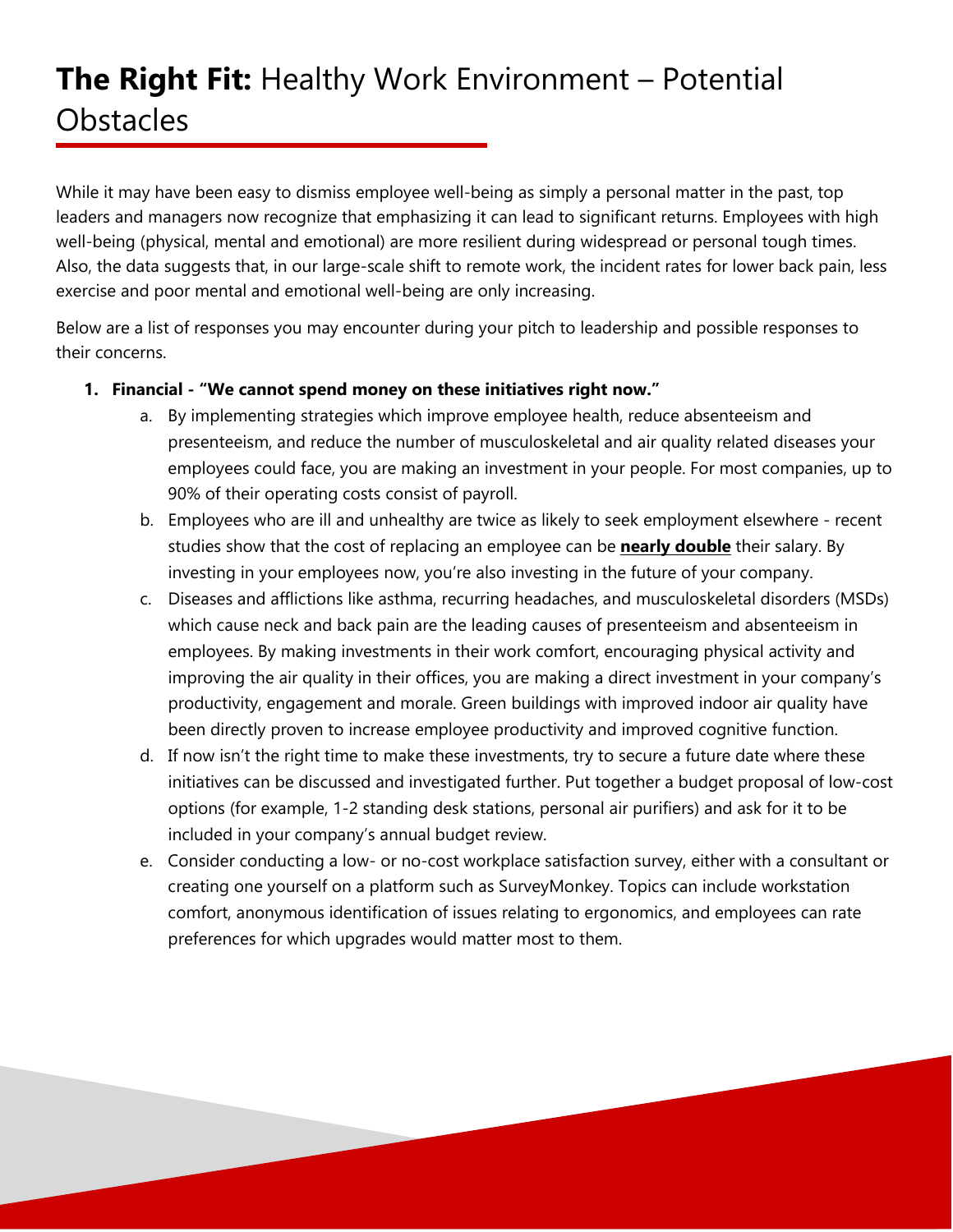- **2. Cultural - "I don't believe these policy changes will result in any work-life balance improvement and our employees don't care about these things. They just want to show up, do their jobs, and go home."**
	- a. Consider this in professional surveys conducted by ZweigGroup and other 3rd party AEC research entities, the biggest challenge noted is "recruitment and retention of talent in our industry." Health and well-being have direct effects on an employee's engagement, productivity, trust and loyalty to their company. Introducing policies which improve your employees' lives show that you genuinely value them. As a result, they may feel appreciated on a deeper level than they would with general perks. Studies have shown that workers who feel nurtured and cared for by their employer are more likely to face Monday mornings with a smile.
	- b. Consider conducting an internal survey about employee workstation comfort, wants and needs, and feedback about how their workstations could be improved. Ask open-ended questions and make sure your survey is 100% confidential.
	- c. Provide case studies from other firms who have implemented these changes (refer to the case studies on Elevate Her website, or other supporting data)
	- d. Link employer-sponsored benefits and policies to long-term healthy choices and actions. Emphasize that employer-sponsored wellness programs that drive education and engagement are critical to improving physical health.
- **3. Practical - "These elements are out of our control."** i.e. our lease doesn't permit us to make modifications to our office or our lease on this particular office space doesn't expire for years. **OR** the health of our employees is their own responsibility - we cannot force people to become more physically active or consider their health.
	- a. Many of the policy suggestions included for Small, Medium and Large Firms can be made without physically altering your office space. According to the Centers for Disease Control and Prevention, we are currently facing an epidemic of diseases brought on by unhealthy lifestyles. Some policy suggestions are programmatic in nature, emphasize messaging over physical action and require little to no modification of your current office settings.
	- b. While employers don't ultimately retain control over an employee's health choices, the research suggests that employers who enact thoughtful employee wellness programs do see the benefits. Many AEC firms claim their people are their greatest asset - by making small investments, these companies can actually stand behind that statement.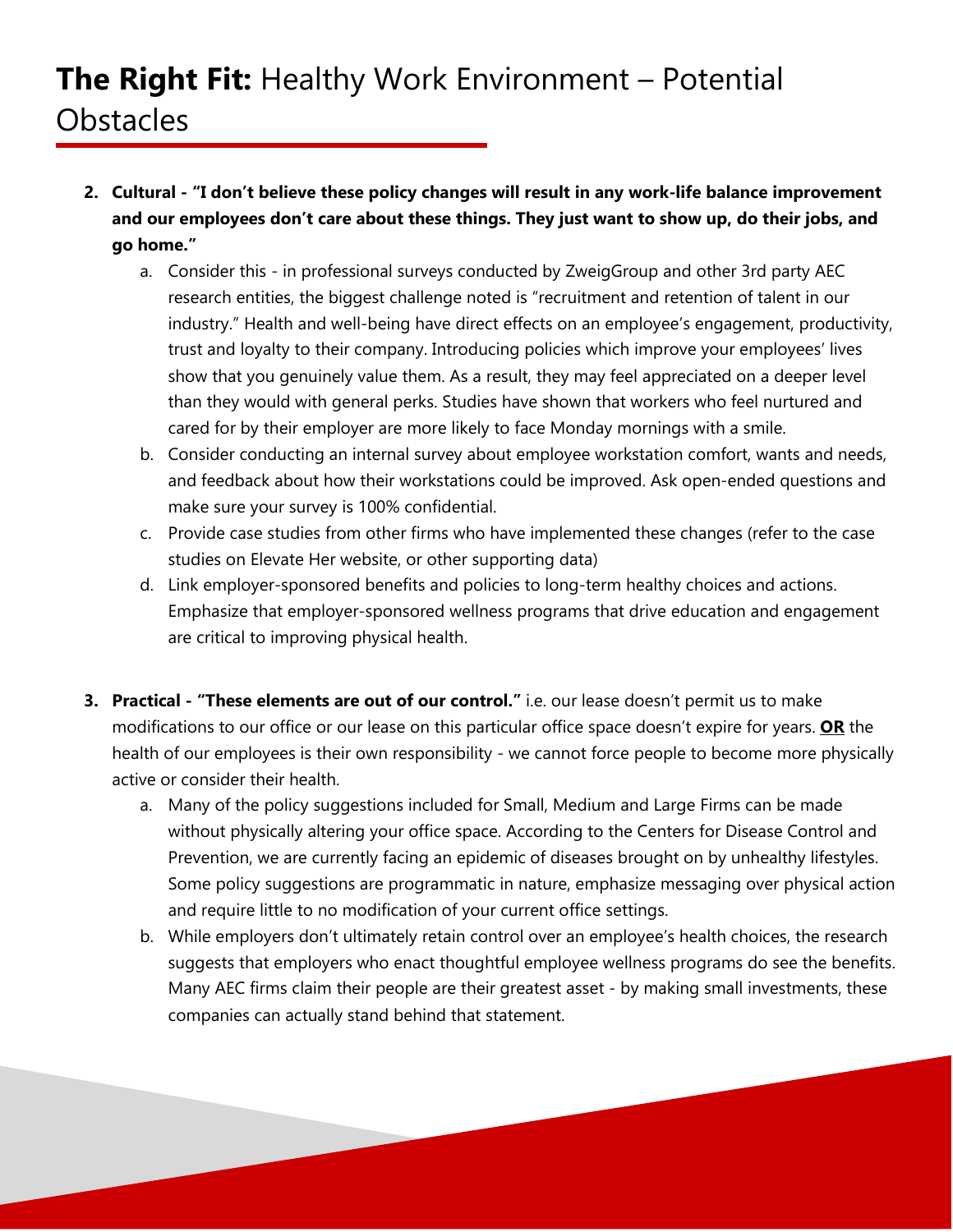- c. Empathy and respect for all employees has been proven to create a strong company culture. By showing employees that you care about them - even through a month-long education campaign dedicated to workplace ergonomics - you will foster a work environment that inspires employees to give their all.
- d. Ultimately, people want to work for companies that are renowned for treating their staff well.

### **4. Perception & Beliefs - "These initiatives won't make a substantial difference for our employees."**

- a. Overcoming perceptions and beliefs about the effectiveness of these policies takes time. Often, these perceptions are rooted in long-held beliefs about traditional roles of the employer and the employee. For some leadership teams, this may be difficult or nearly impossible to overcome. For such resistant leadership, we recommend an incremental approach - beginning with a pitch presentation, and allowing plenty of time for questions and discussion. Work with your HR team to follow up on specific objections with relevant data and case studies from the website. If decisions cannot be made on the program right now, try to secure a future date where policies can be revisited.
- b. While there is mixed data on the success of employee wellness programs in making large-scale health improvements, two important outcomes emerged from a recent study:<sup>1</sup>
	- i. They increased the proportion of employees reporting they had a primary care physician after 24 months
	- ii. They improved the employee's sense of being healthy
- c. Encourage your leadership team to focus less on the immediate impacts of a workplace wellness program, and more on the long-term effects of employee well-being strategies. These strategies can be implemented over time to address:
	- i. Prioritizing mental health consider how programs like these can help employees feel more productive, engaged and how physical activity can help address stress, exhaustion and burnout.
	- ii. Supporting financial security make sure support is available as employees face economic consequences from the pandemic.

<span id="page-2-0"></span><sup>&</sup>lt;sup>1</sup> "Wellness Programs Show Modest Benefits, as Efforts Pivot to Well-Being", Society for Human Resources Management, June 22, 2020. [https://www.shrm.org/resourcesandtools/hr-topics/benefits/pages/wellness-programs-show-modest](https://www.shrm.org/resourcesandtools/hr-topics/benefits/pages/wellness-programs-show-modest-benefits-as-efforts-pivot-to-well-being.aspx)[benefits-as-efforts-pivot-to-well-being.aspx](https://www.shrm.org/resourcesandtools/hr-topics/benefits/pages/wellness-programs-show-modest-benefits-as-efforts-pivot-to-well-being.aspx)